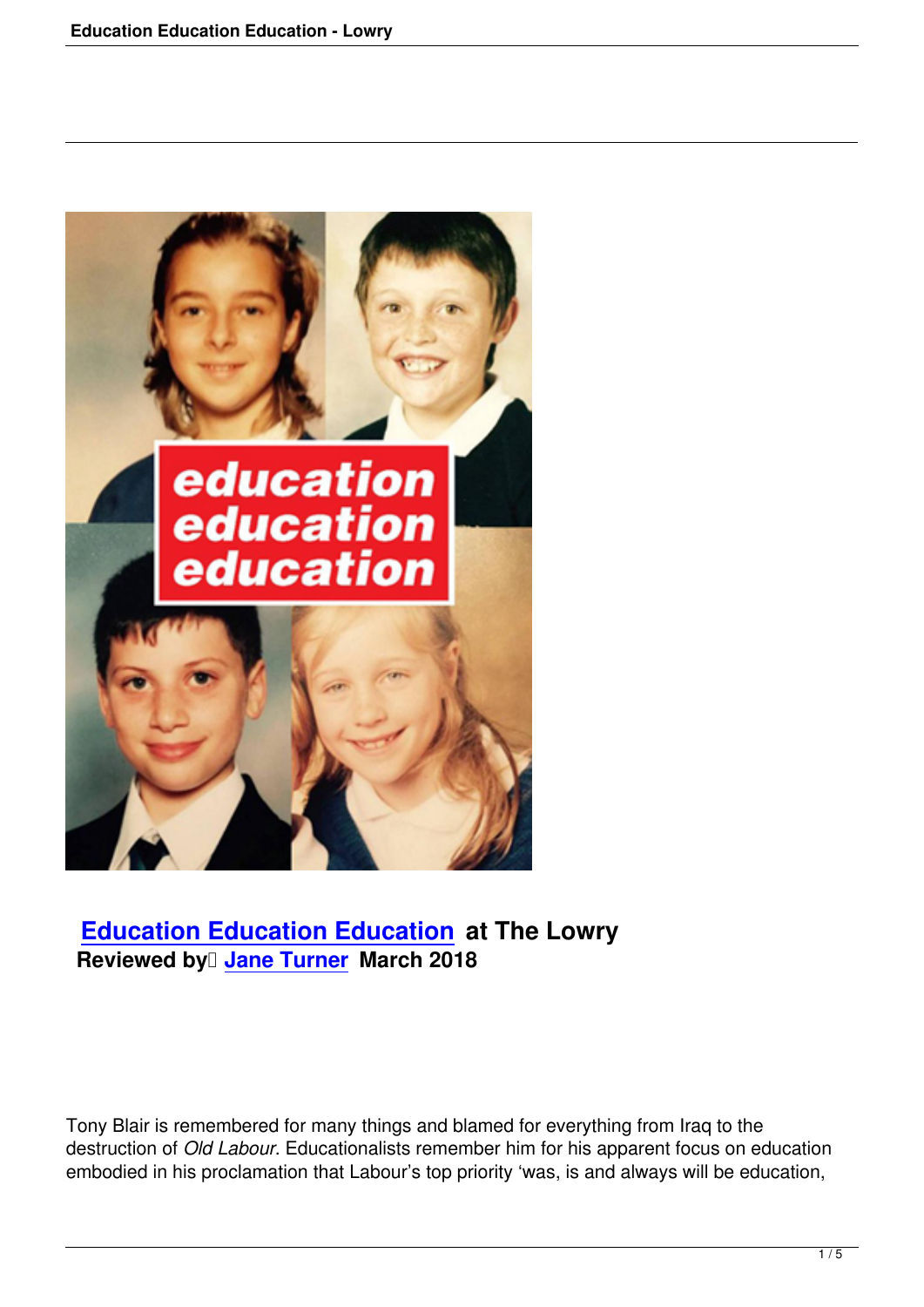education, education', and this mantra is at the heart of this fast paced and entertaining comedy.

Feverishly performed by the **Wardrobe Ensemble** in the top-notch setting of the Lowry's Quay Theatre, this is set in the anarchic Wordsworth comprehensive school on the day after the 1997 Labour landslide. The election result proclaimed that things would 'only get better', and the play asks questions about what we are taught and who is to blame for the current state of the education system. It is a reminder of how the Blair government, despite over a decade of major investment, failed to deliver on its promise of an education utopia.

I can recall exactly where I was in 1997 when Labour won their landslide victory, ended 18 years in opposition and ousted John Major (that recent returnee to the Brexit political stage). It is one of those indelibly ingrained 'flashbulb memories'. Labour supporting friends of mine jumped with joy and in the aftermath, for a while, there was a general mood of euphoria and optimism not really seen since. As noted by a teacher in this play 'someone actually smiled on the bus'.

It is this *New Labour* (as opposed to *Old Labour*) government that brings hope to the desperate and frazzled staff in a school on the verge of special measures, who have been teaching in 'temporary' cabins for over 20 years with 15-year-old textbooks. The maniacal head teacher who, full of the optimism that seemed to grip the country at the time, proudly announces in assembly that 'our country has opted to invest in every one of you.'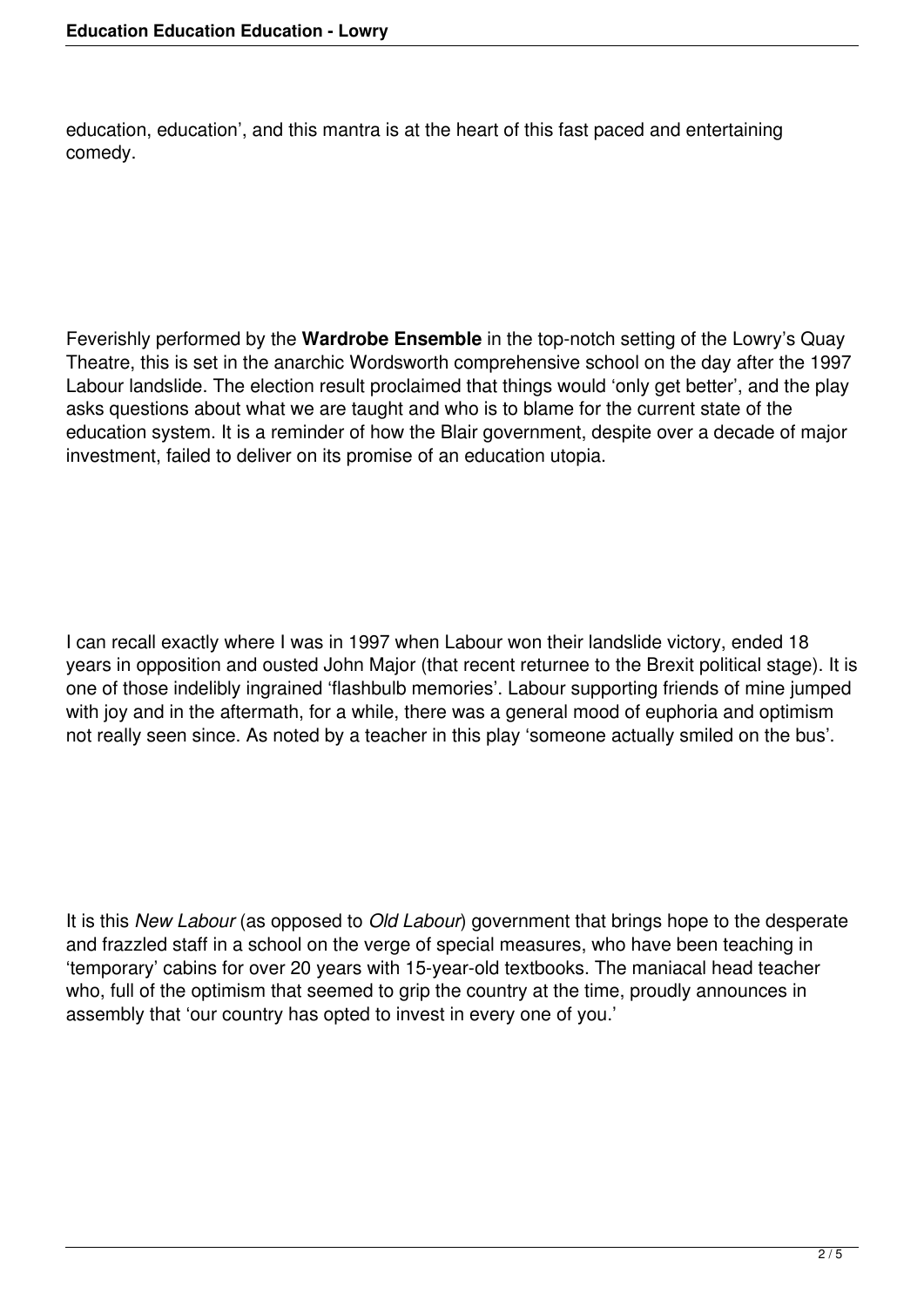Set in the era of Cool Britannia to an enjoyable and memory inducing nineties soundtrack that includes blasts of Take That, the Spice Girls, Black Box, The Verve and Oasis, with plenty of nineties references including Tamagotchi digital pets, the Big Breakfast Show and cassette players. It is observed through the eyes of Tobias a German teaching assistant on placement, who is shocked at the indiscipline and squabbling, and whose narration is delivered in a stereotypical Germanic style that starkly contrasts with the disorder of a school in meltdown, making his commentary all the more amusing.

The set consists of two classroom doors used to great effect for a multitude of entrances, and exits to the assortment of rooms and corridors in a large school. The ceiling made me laugh, as it was an almost perfect replica of the one in my old school, with chipped and battered polystyrene tiles - most of which were missing. The cast were all superb, changing roles, voices and uniforms, and jumping around with the liveliness and agitation I recognised from when I was a teacher; one minute confident and vivacious, the next mad and hysterical and on the verge of a nervous breakdown.

The story rummages among the trials and tribulations of the staff and students as they look to a future championed by *New Labour*. But it is not what they imagined. The staff find themselves jumping through hoop after hoop due to the constant changes to the curriculum, education theory and regular political interference. Instead of immersing their students in subject knowledge they chase exam results and police their values, thoughts, language and lifestyle. In place of discipline, there is kindness, inclusion and students are told they are all 'special'.

The performances are energetic and striking and the cast move the story along with vivacity, noise and pace. There are fights, stunts, chases and complex relationships all orchestrated to create the edginess and turmoil often found in understaffed, underfunded, overcrowded and generally out-of-control schools. Madcap moments are followed by periods of reflection during which the characters wrestle with themselves and each other about the point of education, and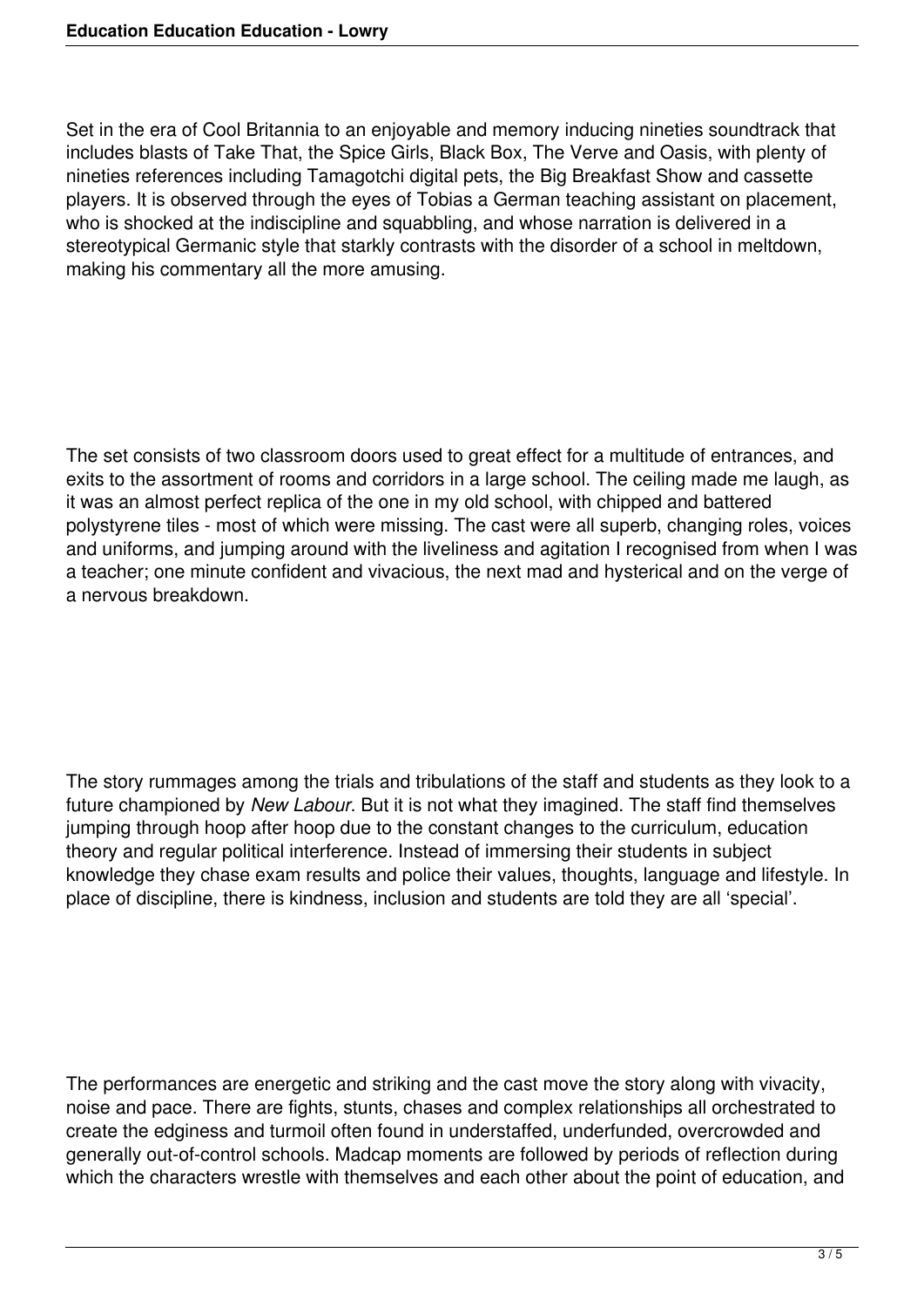complain about how the system controls and orchestrates their every move. The tension is manifest. The need for a serious debate about education is mooted and entertainingly delivered with intelligent insights and lots of laughs.

There are a few oddballs, as is usual in any school, including the archetypal discipline crazy deputy with an eye on the headship, the English teacher who demonstrates a love for the subject but fails to control a class of noisy adolescents and the usual mixture of disruptive and troublesome students.

After 75 minutes of frenetic activity, full of clever mockery and wit you are left in no doubt about the message it wants to deliver, which is that the education system has been ravaged by successive governments, teachers are leaving in their droves and children have been failed. The finger is firmly pointed in the direction of politicians and some parallels are drawn between the crumbling system of the 90s and that created by more recent austerity policies.

Schools funding shot up under New Labour, some facilities improved and many outmoded school buildings were brought up to date, specialisms were established and academies created, only to be closed several years later. But what this witty and melancholic exploration of the way education has changed tells us is how it has been used by politicians to achieve their political and economic goals and to promote their values. Teachers no longer focus on imparting subject knowledge or encouraging thinking. They spend most of their time helping students to pass exams to get a good job, and put emotional wellbeing above intellectual risk taking. Learning is no longer 'a good in itself' but a means to an end.